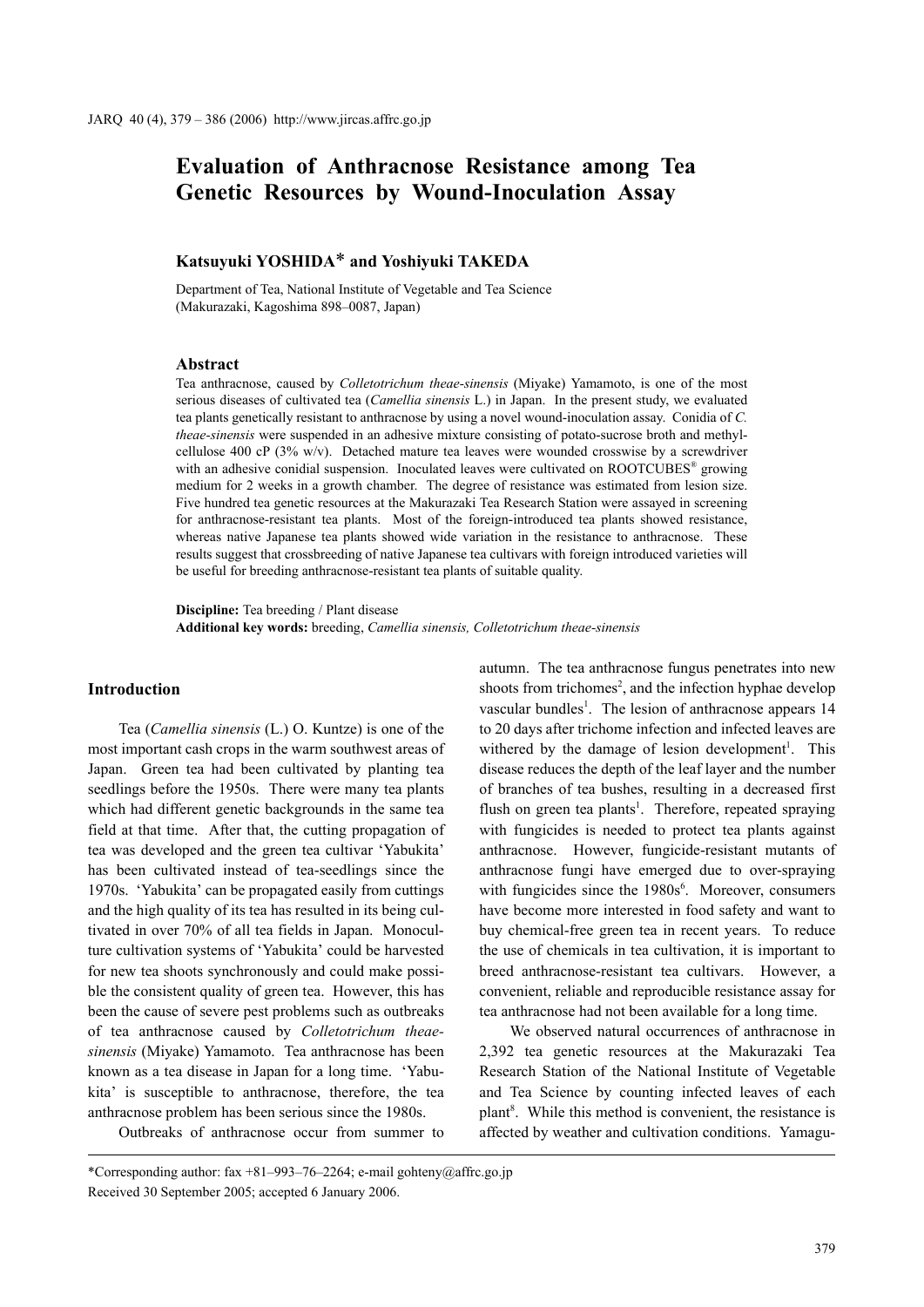chi and Ando developed a wound-inoculation resistance assay for tea anthracnose<sup>11</sup>. This method was used on new tea shoots for the resistance assay, but the results of their wound-inoculation assay didn't match the results of field observations. Therefore, we recently developed a novel method to assay the anthracnose resistance in tea plants $13$ . In the present study, we assayed the anthracnose resistance of 500 tea genetic resources to identify the genetic variation of anthracnose resistance and to screen for breeding materials of pest-resistant tea.

### **Materials and methods**

### **1. Plant Material**

The Makurazaki Tea Research Station of the

National Institute of Vegetable and Tea Science has collected tea genetic resources from tea growing areas domestically and abroad. About 5,000 tea genetic resources have been collected and planted at the Makurazaki Tea Research Station. Five hundred tea genetic resources were used in this study. All tea genetic resources were grown in a tea field for at least 5 years. Makurazaki is the northern limit for growing most of the Assam varieties in outdoor fields in Japan.

Tea genetic resources were classified into three groups. Group I consists of 200 tea genetic resources of *Camellia sinensis* var. *assamica* (Assam variety). These tea seeds were introduced from India, Sri Lanka, Iran, Taiwan, the former Soviet Union, and countries of South East Asia (Table 1). Group II consists of 158 foreign-

| Abbreviation      | Origin                          | Introduced year | Classification |
|-------------------|---------------------------------|-----------------|----------------|
| Abo               | Malaysia                        | 1955            | A              |
| Ai                | Assam, India                    | 1929            | A              |
| Aj                | Indonesia                       | 1934            | A              |
| AK                | Darjeeling, India               | 1931            | A              |
| Boh               | Malaysia                        | 1956            | A              |
| <b>Bum</b>        | Myanmar                         | 1954, 1963      | A              |
| Ct                | Taiwan                          | 1961            | A              |
| IND               | India                           | 1965            | A              |
| <b>PKS</b>        | Bangladesh                      | 1965            | A              |
| Chahon-Shan, Shan | Vietnam                         | 1961            | A              |
| <b>SRL</b>        | Candy, Sri Lanka                | 1962            | A              |
| Stock             | India                           | 1955            | A              |
| Taiwanyamacha     | Taiwan                          | 1969, 1978      | A              |
| Chahon-Ast        | India                           | 1972            | A              |
| <b>IRN</b>        | Iran                            | 1973            | $\mathcal{C}$  |
| <b>MC</b>         | Former Soviet Union             | 1936, 1969      | $\mathcal{C}$  |
| Gruszynski        | Former Soviet Union             | 1964            | B(A, C, S)     |
| Makura-Cd         | Darjeeling, India               | 1954, 1968      | ${\bf S}$      |
| Makura-Ck         | Anhui Province, China           | 1937            | $\mathbf S$    |
| Makura-Cm         | Anhui Province, China           | 1937            | S              |
| Makura-Cn         | Jiangxi Province, China         | 1937            | S              |
| Makura-Cp         | Zhejiang Province, China        | 1937            | ${\bf S}$      |
| Ch                | Hubei Province, China           | 1891            | S              |
| Miya-Ck           | Anhui Province, China           | 1964            | ${\bf S}$      |
| K                 | Korea                           | 1972, 1973      | S              |
| Cultivar of China | China & Taiwan                  |                 | $\mathcal{C}$  |
| Kanaya -- gou     | Breeding line of Kanaya         |                 | B(A, C, S)     |
| Makurazaki --gou  | Breeding line of Makurazaki     |                 | B(A, C, S)     |
| Miyazaki --gou    | Breeding line of Miyazaki Pref. |                 | B(A, C, S)     |
| Saitama --gou     | Breeding line of Saitama Pref.  |                 | B(C, S)        |

**Table 1. Abbreviations and origins of tested tea genetic resources in this study**

A: *C. sinensis*. var. *assamica*; S: *C. sinensis* var. *sinensis*; B: Breeding Line; C: Crossbreed of A and S. Kanaya and Makurazaki: Tea research stations of the National Institute of Vegetable and Tea Science. Miyazaki and Saitama: The prefectural tea research stations.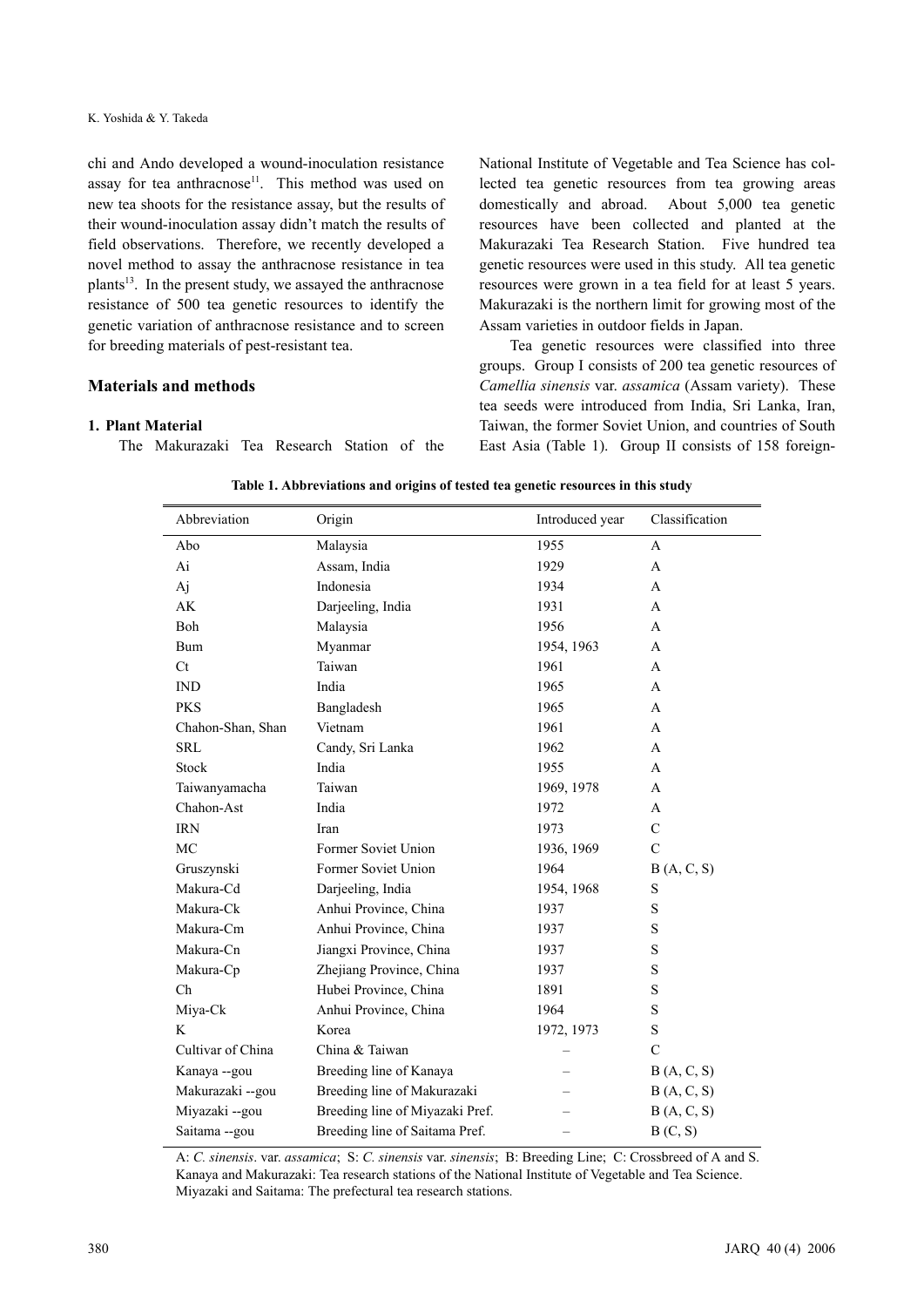introduced tea genetic resources of *Camellia sinensis* var. *sinensis* (introduced Chinese variety). These tea seeds were introduced from China, Korea, Taiwan, and India (Table 1). The genetic resources of Gruszynski were breeding lines that were introduced from the former Soviet Union. These breeding lines contain crossbreeds of Assam varieties, crossbreeds of introduced Chinese varieties and Japanese cultivars. Foreign introduced tea genetic resources were selected by the differences in collected country and tea quality. Group III consists of 142 Japanese tea cultivars, plants of breeding lines and native tea plants that were collected from across Japan (Table 1). Some of these Japanese tea genetic resources are crossbreeds between Japanese native tea plants and Assam or introduced Chinese varieties.

### **2. Pathogen**

*Colletotrichum theae-sinensis* (Miyake) Yamamoto, isolate SI-4-2, was used in this study. This fungus was cultivated on autoclaved tea leaves in an Erlenmeyer flask for a month at  $26^{\circ}C^{13}$ . Conidia of the fungus were washed from tea leaves with sterile distilled water and the conidial suspension was filtered with four-layer gauze. Conidia were collected by centrifugation at  $3,800 \times g$  for 2 min. Pellets of conidia were re-suspended in sterile distilled water and their conidial concentration was calculated by hemacytometer. For wound-inoculation, an adhesive conidial suspension was prepared<sup>13</sup>. Conidia were suspended in a potato-sucrose broth containing 3% (W/V) methyl-cellulose 400 cP. The conidial concentration was adjusted to  $1 \times 10^7$  spores/mL.

#### **3. Wound-inoculation assay**

A diagram of the wound-inoculation assay is shown in Fig. 1. Six mature tea leaves of each genetic resource were harvested from the tea field and washed with neutral detergent and distilled water. Washed leaves were wounded crosswise by a screwdriver with an adhesive conidial suspension. Inoculated tea leaves were incubated on moist paper towels at 26ºC in the dark for overnight. Finally, tea leaves were planted on a ROOTCUBES® Growing Medium (Smithers-Oasis Co.), covered with a plastic sheet, and kept for 2 weeks under high humidity in a growth chamber (26<sup>o</sup>C, 10,000 lux, 12) h light/12 h dark).

Inoculation tests of each plant were repeated twice, and the mean values of lesion size were determined. The degree of anthracnose resistance was estimated from lesion size<sup>13</sup>. Anthracnose resistance was classified into four grades, i.e. susceptible (lesion  $> 8$  mm), moderately resistant (5 to 8 mm), resistant (3 to 5 mm) and highly resistant (< 3 mm). Representative lesion formations in susceptible, moderately resistant and resistant tea plants are shown in Fig. 2.

#### **Results**

### **1. Variation of anthracnose resistance among the genetic resources of** *Camellia sinensis* **var.** *assamica*

Ninety-one Assam varieties showed high resistance, 95 plants showed resistance, 14 plants showed moderate resistance, and no plants were susceptible (Table 2). The pure Assam varieties such as Abo, Ai, Ak, Aj, Chahon-Shan, IND, PKS, SRL, and Shan were either resistant or highly resistant. The resistance of these plants was not related to the country of origin. Genetic resources of IRN, MC, and Taiwanyamacha showed wide variation of resistance against anthracnose, however, no plant showed susceptibility. These genetic resources were contained in crosses between the *C. sinensis* var. *assamica* and *C. sinensis* var. *sinensis*.

## **2. Variation of anthracnose resistance among introduced Chinese varieties**

Fifty-one plants showed high resistance, 94 showed resistance, 11 showed moderate resistance, and 2 were susceptible (Table 3). Genetic resources of Makura-Cd and Miya-Ck showed wide variation of resistance. 'Makura-Cd109' and 'Miya-Ck68' showed susceptibility like 'Yabukita'. Genetic resources of Makura-Ck, Makura-Cm, Makura-Cn, and Makura-Cp showed variations of resistance, however, no plant showed susceptibility. Genetic resources of Ch showed resistance and moderate resistance. All plants of K showed resistance. Green tea cultivars introduced from China (such as Chin Shin Dah Pan) showed resistance and moderate resistance (Ying Jy Horong Shin). Some genetic resources of Gruszynski were bred from introduced Chinese varieties and they showed anthracnose resistance.

### **3. Variation of anthracnose resistance among Japanese tea genetic resources**

The classification of anthracnose resistance among Japanese tea genetic resources is shown in Table 4. Japanese tea genetic resources include native Japanese plants, crosses between native Japanese plants, and crosses between native Japanese plants and the Assam or introduced Chinese varieties. Japanese tea genetic resources showed a wide range of anthracnose resistance. Fifteen of the Japanese tea genetic resources showed high anthracnose resistance. Most of these tea plants, however, were crosses between native Japanese plants and the Assam variety or introduced Chinese varieties. Two pure native Japanese tea plants of 'Yamatomidori' and 'Tsukasami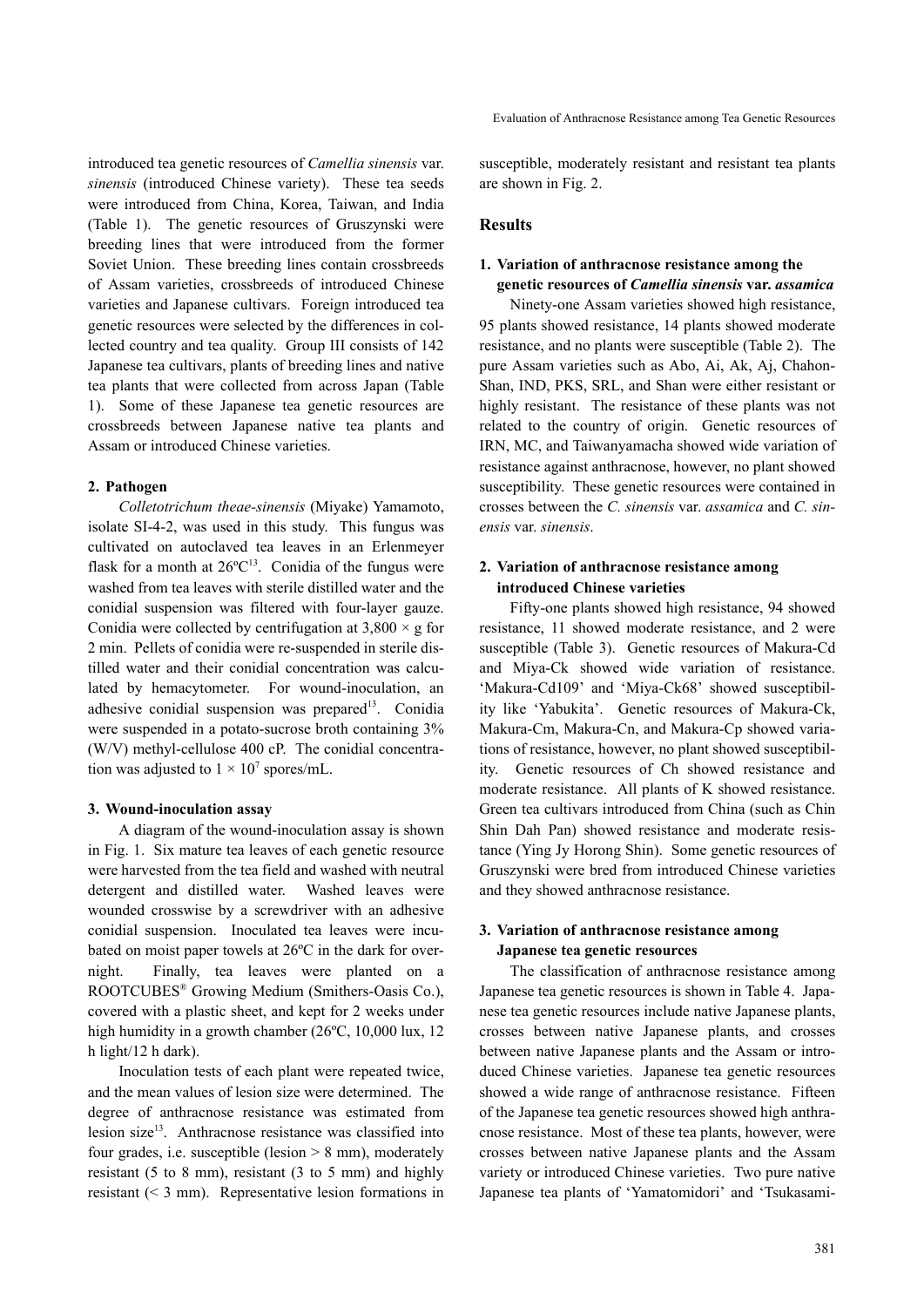(1) Detached mature tea leaves are wounded crosswise by a screwdriver with an adhesive conidial suspension.



(2) Inoculated tea leaves are incubated on moist paper towels at 26ºC in the dark for overnight.



(3) Tea leaves are cultivated on ROOTCUBE**®** growing medium in a small moist chamber. It is set in a growth chamber (26ºC, 10,000 lux, 12 h light /12 h dark) for 2 weeks.



A plastic sheet is sandwiched between two plastic vats.

### **Fig. 1. Diagram of wound-inoculation assay for tea anthracnose resistance**



**Fig. 2. Typical anthracnose lesion formation of tea with different degrees of resistance** This photo was taken 2 weeks after inoculation.

Left: 'Minamisayaka' (resistant), center:'Musashikaori' (moderately resistant), right: 'Sakimidori' (susceptible).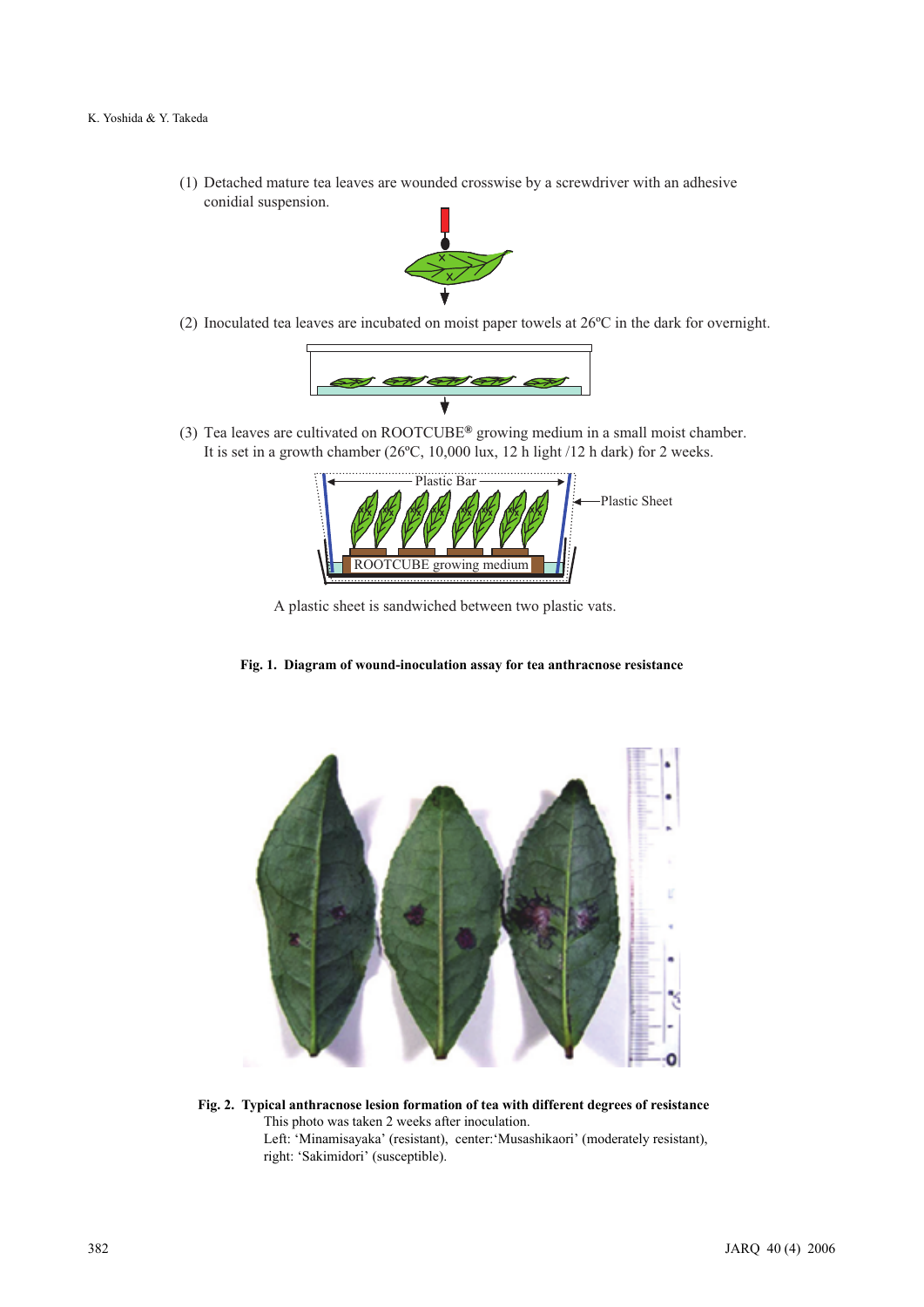**Table 2. Classification of anthracnose resistance among tea genetic resources of** *C. sinensis* **var.** *assamica*

Highly resistant (lesion  $\leq$  3 mm), n = 91

Abo12, Abo18, Abo22, Abo23, Abo24, Ai1, Ai6, Ai8, Ai9, Ai16, Ai26, Ai37, Ai39, Ai66, Aj2, Ak21, AK40, Ak220, Ak226, Ak271, Ak272, Ak360, Ak568, Ak571, Ak1333, AK1440, AK1699, Ak1823, CA288, Chahon-Shan16, Chahon-Shan21, Chahon-Shan32, Chahon-Shan35, Chahon-Shan39, Chahon-Shan40, Gruszynski5, IND8, IND9, IND10, IND18, IND75, IND76, IND77, IND79, IND100, IND102, IRN1, IRN5, IRN7, IRN9, IRN10, IRN20, IRN21, MC3, PKS96, PKS97, PKS116, PKS224, PKS247, PKS274, PKS283, PKS292, PKS349, PKS411, PKS423, PKS434, PKS438, Shan, SRL1, SRL2, SRL3, SRL5, SRL10, SRL15, SRL16, SRL17, SRL19, SRL30, SRL33, SRL37, SRL40, SRL80, SRL85, Taiwanyamacha1, Taiwanyamacha2, Taiwanyamacha5, Taiwanyamacha6, Taiwanyamacha10, Taiwanyamacha13, Taiwanyamacha15, Taiwanyamacha18

Resistant (lesion 3 to 5 mm),  $n = 95$ 

Abo2, Abo3, Abo4, Abo27, Ace7, Ace14, Ace37, Ai2, Ai4, Ai7, Aj1, Aj11, Aj39, Ak9, Alu6, Chahon-Ast37, Boh330, Chahon-F4, Chahon-Shan5, Chahon-Shan37, Stock172, Stock173, BUM1, BUM2, BUM3, BUM4, BUM5, BUM6, BUM7,Ct5316, Ct5327, Ct5336, Ct5606, Ct5607, Ct5610, Ct5615, Gruszynski1, Gruszynski2, Gruszynski9, IND1, IND2, IND3, IND4, IND7, IRN2, IRN3, IRN4, IRN6, IRN8, IRN12, IRN13, IRN14, IRN15, IRN24, IRN25, IRN26, IRN28, IRN34, IRN36, IRN38, IRN41, IRN42, MC6, MC14, MC17, MC19, MC20, MC24, MC28, MC29, MC30, MC31, MC33, PKS8, PKS15, PKS106, PKS108, PKS112, PKS109, Taiwanyamacha7, Taiwanyamacha8, Taiwanyamacha9, Taiwanyamacha12, Taiwanyamacha14, Taiwanyamacha16, Taiwanyamacha19, Taiwanyamacha23, Taiwanyamacha70, Taiwanyamacha71, Taiwanyamacha75, Taiwanyamacha76, Taiwanyamacha95, Taiwanyamacha82, Taiwanyamacha83, Taiwanyamacha84

Moderately resistant (5 to 8 mm),  $n = 14$ 

Ct5604, IRN11, IRN23, IRN30, IRN33, IRN40, MC1, MC8, MC12, MC25, MC43, Taiwanyamacha72, Taiwanyamacha80, Taiwanyamacha81

No plants showed susceptibility.

### **Table 3. Classification of anthracnose resistance among tea genetic resources of introduced Chinese varieties**

#### Highly resistant (lesion  $\leq$  3 mm), n = 51

Kana-Ck17, Makura-Cd3, Makura-Cd6, Makura-Cd7, Makura-Cd16, Makura-Cd18, Makura-Cd17, Makura-Cd86, Makura-Cd106, Makura-Cd105, Makura-Ck4, Makura-Ck6, Makura-Ck9, Makura-Ck10, Makura-Ck11, Makura-Ck12, Makura-Ck13, Makura-Ck15, Makura-Ck16, Makura-Ck20, Makura-Ck21, Makura-Ck24, Makura-Cm29, Makura-Cm30, Makura-Cm31, Makura-Cm34, Makura-Cm37, Makura-Cn2, Makura-Cn5, Makura-Cn10, Makura-Cn13, Makura-Cn38, Makura-Cn39, Makura-Cn44, Makura-Cn94, Makura-Cp1, Makura-Cp4, Makura-Cp8, Miya-Ck4, Miya-Ck6, Miya-Ck10, Miya-Ck20, Miya-Ck32, Miya-Ck33, Miya-Ck34, Miya-Ck35, Miya-Ck36, Miya-Ck37, Miya-Ck48, Miya-Ck65, Miya-Ck70

Resistant (lesion 3 to 5 mm),  $n = 94$ 

Tiee Guan In, Chin Shin Oolong, Hwang Gan, Wuu Yi, San Cha Jy Lan, Chin Shin Dah Pan, Dah Yeh Oolong, Jwu Yeh, Benibana, Karabeni, Chahon-C5, Chahon-C17, Ch5343, Ch5346, Ch5349, Ch5355, Ch5360, Ch5361, Ch5363, Ch5364, Ch5402, Ch5403, Ch5412, Gruszynski4, Gruszynski6, Gruszynski7, Gruszynski10, K4, K8, K9, K15, K20, K21, K22, K23, K27, K28, K30, K31, K34, K35, K36, K38, K39, K41, K42, K44, K45, K52, K53, K54, Makura-Cd4, Makura-Cd5, Makura-Cd8, Makura-Cd9, Makura-Cd21, Makura-Cd50, Makura-Cd110, Makura-Ck5, Makura-Ck17, Makura-Ck18, Makura-Ck23, Makura-Ck25, Makura-Ck30, Makura-Ck31, Makura-Ck32, Makura-Ck35,Makura-Cm10, Makura-Cm11, Makura-Cm12, Makura-Cm14, Makura-Cm21, Makura-Cm26, Makura-Cn21, Makura-Cn25, Makura-Cn27, Makura-Cn56, Makura-Cn87, Makura-Cn90, Makura-Cn66, Makura-Cn91, Makura-Cp3, Makura-Cp12, Makura-Cp13, Makura-Cp20, Makura-Cp25, Makura-Cp26, Makura-Cp28, Miya-Ck2, Miya-Ck19, Miya-Ck26, Miya-Ck79, Miya-Ck80, Miya-Ck91

Moderately resistant (5 to 8 mm),  $n = 11$ 

Ying Jy Horong Shin, TTES No.17, Ch5351, Ch5354, Ch5359, Ch5401, Ch5410, Makura-Ck2, Makura-Cm18, Makura-Cn14, Makura-Cp16

Susceptible (over  $8 \text{ mm}$ ),  $n = 2$ 

Makura-Cd109, Miya-Ck68

Cultivars from China: Tiee Guan In, Chin Shin Oolong, Hwang Gan, Wuu Yi, San Cha Jy Lan, Chin Shin Dah Pan, Dah Yeh Oolong, Jwu Yeh, Ying Jy Horong Shin, TTES No.17.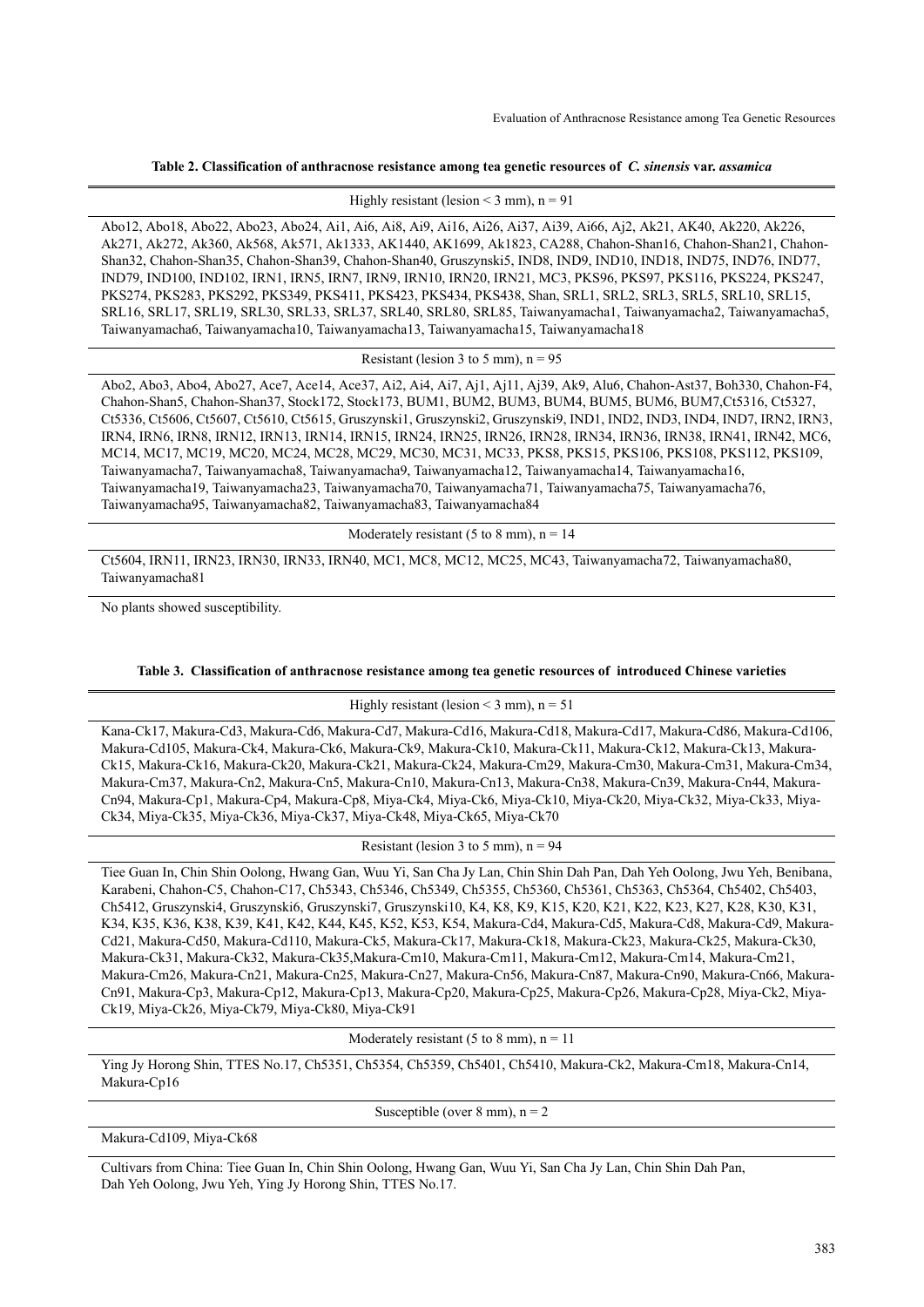#### **Table 4. Classification of anthracnose resistance among tea genetic resources of Japan**

#### Highly resistant (lesion  $\leq$  3 mm), n = 15

Yamatomidori, Tsukasamidori, **KM8**, **KM62**, *Benihomare*, *Indo*, *Benitachiwase*, *Benikaori*, *Benihikari*, *Benifuuki*, *MAKURA 1gou*, *Makurazaki 1gou*, *Makurazaki 2gou*, *Makurazaki 4gou*, *Makurazaki 5gou*

Resistant (lesion 3 to 5 mm),  $n = 25$ 

Fujisawabansei, Kousyun, Kuramochiwase, Kuramochibannsei, Marishi, S6, ME81, MO6, MO133,**Yamanami**, **Unkai**, **Minamikaori**, *Hatsumomiji*, *Akane*, *Benifuji*, *Satsumabeni*, *Minamisayaka*, *Tadanishiki*, *Shizu4006*, *Fukuin2*, *Fukuin7*, *A5*, *Makurazaki 15gou*, *Makurazaki 16gou*, *Miya-F1-9-4-48*

Moderately resistant (5 to 8 mm),  $n = 50$ 

Asatsuyu, Makinoharawase, Takachiho, Natsumidori, Himemidori, Kanayamidori, Meiryoku, Fukumidori, Saemidori, Sainomidori, Harumoegi, Miyamakaori, Yutakamidori, Samidori, Satouwase, NN27, Ujimidori, Inaguchi, Kuritawase, Shizuzai16, Kanaya 25gou, Kanaya 27gou, Kanaya 28gou, Miyazaki 19gou, Miyazaki 23gou, Miyazaki 25gou, Miyazaki 26gou, Miyazaki 27gou, Miyazaki 28gou, Saitama 35gou, Saitama 29gou, Saitama 42gou, Shigeru 2gou, ME3, ME29, ME11, ME71, MO29, MO218, **Musashikaori**, *Ryofu*, *Soufu*, *Houryoku*, *Fujimidori*, *Shizu-Inzatsu131*, *Sawamizuka*, *Fujikaori*, *Makurazaki 13gou*, *Makurazaki 23gou*, *Kanaya 22gou*

Susceptible (over 8 mm),  $n = 52$ 

Miyoshi, Tamamidori, Sayamamidori, Yabukita, Koyanishi, Rokurou, Yaeho, Asagiri, Kyomidori, Hatsumidori, Okumusashi, Sayamakaori, Okumidori, Toyoka, Okuyutaka, Shyunmei, Minekaori, Fusyun, Hokumei, Sakimidori, Harumidori, Asahi, Ooiwase, Surugawase, Terakawawase, Yamakai, Yamanoibuki, Komakage, Kurasawa, Z1, Mie260, NN12, Shika999, Ureshino 1gou, Mieryokumei 1gou, Nagasaki 2gou, ME2, ME52, Gruszynski8, Makurazaki 19gou, Makurazaki 21gou, Kanaya 24gou, Kanaya 26gou, Miyazaki 21gou, Miyazaki 22gou, Saitama 36gou, Saitama 41gou, **Asanoka**, **Okuhikari**, *Izumi*, *Makurazaki 12gou*, *Miyazaki 24gou*

Normal: Crossbreeds of Japanese native tea plants. Bold: Crossbreeds of introduced Chinese varieties with Japanese tea plants. Italic: Crossbreeds of Assam varieties with Japanese tea plants.

dori' showed high resistance. Twenty-five of the Japanese tea plants showed anthracnose resistance, although 13 of them were crosses between Japanese tea plants and the Assam variety or introduced Chinese varieties. Fifty Japanese genetic resources showed moderate anthracnose resistance, and most of these plants were bred from native Japanese tea plants. At the same time, 52 Japanese genetic resources were susceptible to anthracnose, and most of these plants were also bred from native Japanese tea plants. All of the high-quality and high-yield Japanese tea cultivars such as 'Saemidori' and 'Sakimidori' were estimated to have moderate resistance or to be susceptible to anthracnose.

### **Discussion**

Tea anthracnose is one of the most serious tea pests in Japan. Since most green tea cultivars in Japan are susceptible to anthracnose, the breeding of anthracnose resistant tea is required. In the present study, we assayed 500 tea genetic resources by wound-inoculation assay to search for materials of tea anthracnose resistance.

Most of the Assam plants showed high resistance and resistance, 14 plants showed moderate resistance, and no plants were susceptible. All pure Assam varieties showed high resistance or resistance. These plants were introduced from low latitude areas where the climate is warm with high humidity. It is assumed that tea plants in low latitudes had been culled by anthracnose infection for a long time, with only resistant tea plants surviving. On the other hand, the Assam varieties are not hardy in cold climates<sup>7</sup>. Moreover, pure Assam variety plants contain high amounts of catechins and caffeine<sup>7</sup>, making them suitable for black tea but not Japanese green tea. Therefore, to produce high-quality cultivars with anthracnose resistance, crosses should be made between the Assam variety and Japanese cultivars.

Most of the introduced Chinese varieties showed high resistance and resistance, 11 plants showed moderate resistance and 'Miya-Ck68' and 'Makura-Cd109' showed susceptibility. Tea genetic resources of Miya–Ck were introduced from Anhui Province, China. While tea genetic resources of Makura-Cd were introduced from India, tea plants of *C. sinensis* var. *sinensis* in this area might have been introduced from China before the 20th century. The other tea genetic resources introduced from southwest areas of China such as Anhui Province, Hubei Province, Jiangxi Province, and Zhejiang Province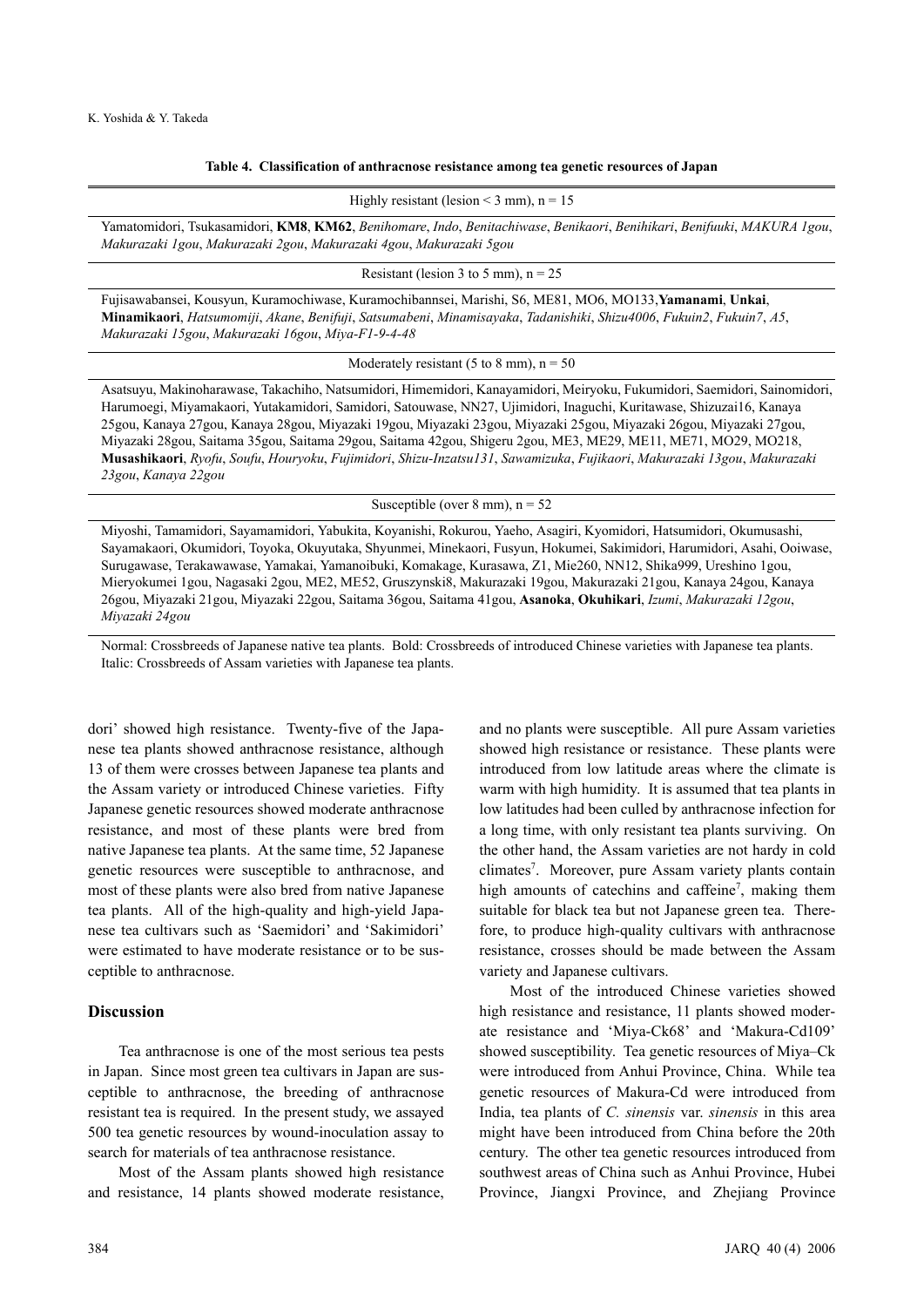showed wide variations of resistance, but none was susceptible. Tested Korean tea plants as well showed only resistance in this experiment.

On the other hand, Ikeda and Park<sup>4</sup> reported that Korean tea genetic resources showed wide variation of resistance to anthracnose in field observations. However, since the number and introduced areas of Korean tea genetic resources in Makurazaki are limited, the variation of resistance of Korean tea was not considered in this study.

These results suggest that the plants of introduced Chinese varieties are good for breeding materials of anthracnose resistant tea. In addition, the green tea quality of introduced Chinese varieties is better than that of Assam varieties and they are hardy in cold climates. Therefore, introduced Chinese plants can be used to breed anthracnose-resistant tea plants with a taste suitable for the Japanese market.

Japanese tea genetic resources consist of Japanese tea cultivars and native tea plants that have been collected from across Japan. Japanese tea cultivars contain green tea cultivars, semi-fermented tea cultivars and black tea cultivars. A number of Japanese genetic resources that are crossbreeds of Japanese native plants and Assam or introduced Chinese varieties showed high resistance and resistance. However, the green tea quality of these resistant Japanese tea genetic resources was inferior to that of 'Yabukita'.

On the other hand, the tea genetic resources bred from Japanese native tea plants showed only moderate resistance or even susceptibility although the quality of green tea was good. Matsumoto et al.<sup>5</sup> reported that RFLP analysis indicated the genetic diversity of Japanese tea is less than that of tea genetic resources from China. Green tea plants were first introduced from China to Japan in the 9th century. The areas of China exporting tea to Japan were restricted, so, tea plants with narrow genetic diversity were introduced and developed in Japan<sup>5</sup>. Some of the introduced Chinese varieties showed susceptibility and moderate resistance in this study. It is assumed that high quality for Japanese green tea but anthracnose susceptible tea plants were introduced and developed in Japan. Japanese tea cultivars have been bred from a small number of tea plants and 'Yabukita', therefore, genetic diversity of Japanese tea is restricted and a number of tea plants were found to be anthracnose susceptible.

The anthracnose resistance gene of tea is unknown. Toyao et al.<sup>10</sup> revealed that heredity of anthracnose resistance didn't follow Mendelian inheritance, the heritability of anthracnose resistance is high and some quantitative resistance genes might determine the degree

of resistance. Ikeda and Anma's<sup>3</sup> diallel analysis of tea anthracnose resistance revealed that it was controlled by an additive effect of some quantitative genes of anthracnose resistance. These results suggest that breeding for anthracnose resistance can be done by using quantitative resistance genes. Our wound-inoculation assay would be useful for selecting anthracnose resistant tea plants.

The monoculture of 'Yabukita' has caused severe pest problems in Japan. Tea gray blight caused by *Pestalotiopsis longiseta* and white peach scale (*Pseudaulacaspis pentagona*) are destructive pests of 'Yabukita' and other Japanese tea cultivars as well as anthracnose. For resistance breeding, it is very important to develop methods for selecting resistant materials. Methods for selecting resistant breeding materials of tea gray blight and white peach scale have already been developed $9,12$ . These methods and our method will be useful for developing a pest-resistant tea breeding system. By use of three pest-resistance assays, we selected 'KM8', 'KM62' and 'Minamisayaka' for the parents of anthracnose, gray blight and white peach scale resistant tea breeding. 'KM8' and 'KM62' are crossbreeds of 'Sayamakaori' and 'Kana-Ck17'. 'Minamisayaka' is a crossbreed of an Assam variety and a Japanese cultivar. These plants were bred from Japanese native plants and foreign-introduced tea genetic resources. Thus, the crossbreeding of Japanese tea cultivars with foreign introduced varieties would be useful for breeding pestresistant tea plants of suitable quality. We are trying to breed high quality, high-yield and multiple-pest resistant tea by using the above three tea plants.

### **References**

- 1. Ezuka, A. & Ando, Y. (1994) Anthracnose. *In* Cha no byougai (Tea dis. in Jpn.), eds. Ezuka, A.& Ando, Y., Japan Plant Protection Association, Tokyo, Japan, 182– 204 [In Japanese].
- 2. Hamaya, E. (1982) Trichome infection of the tea anthracnose fungus *Gloeosporium theae-sinensis*. *JARQ*, **16**, 114–118.
- 3. Ikeda, N. & Amma, S. (2004) Diallel analysis of resistance to anthracnose in tea (*Camellia sinensis*). *Ikushugaku Kenkyu* (*Breed. Res*.), **6**, 135–141 [In Japanese with English summary].
- 4. Ikeda, N. & Park, Y. -G. (2005) Resistance of Korean tea landrace populations, to tea anthracnose, tea gray blight and tea bacterial shoot blight. *Ikushugaku Kenkyu* (*Breed. Res.*)*,* **7**, 35–39 [In Japanese].
- 5. Matsumoto, S., Kiriiwa, Y. & Takeda, Y. (2002) Differentiation of Japanese green tea cultivars as revealed by RFLP analysis of phenylalanine ammonia-lyase DNA. *Theor. Appl. Genet*., **104**, 998–1002.
- 6. Oniki, M., Hamaya, E. & Ando, Y. (1985) The actual note of resistant strains of the tea anthracnose fungus